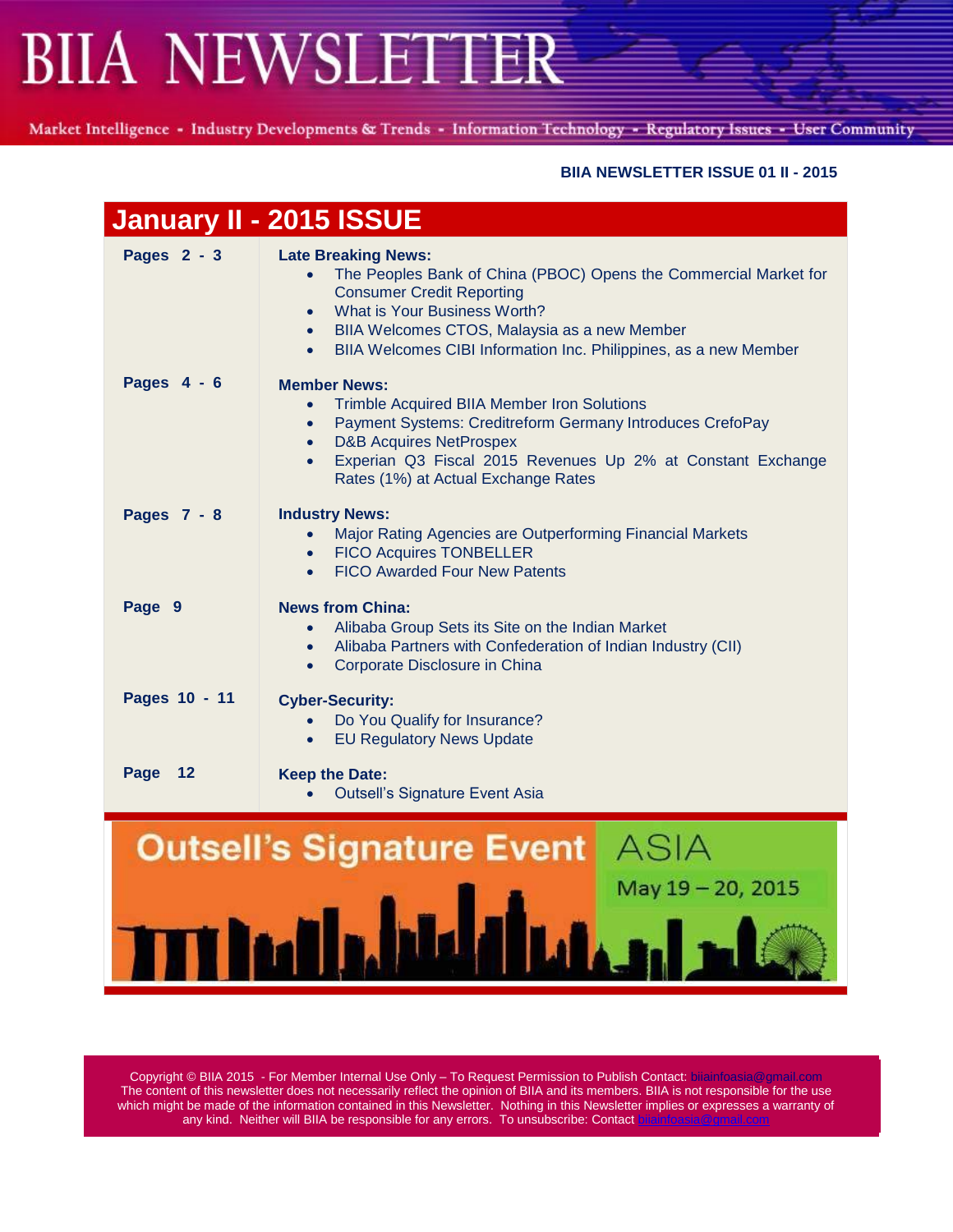Market Intelligence - Industry Developments & Trends - Information Technology - Regulatory Issues - User Community

#### **BIIA NEWSLETTER ISSUE 01 II - 2015**

## **LATE BREAKING NEWS**

**The People's Bank of China (PBOC) Opens Commercial Market for Consumer Credit Reporting**



**Tencent Holdings, Alibaba Group Holding and Ping An Group to enter consumer credit reporting. While the big three appeared to have received individual licenses it is being said that they may cooperate in creating one single credit bureau.**

Following the introduction credit reporting regulations in 2013 speculations run high as to when and to whom the PBOC (as the regulator) will issue licenses to operate credit reporting services in China.

This week the PBOC issued a notice requesting eight firms, including

those controlled by Tencent Holdings, Alibaba Group Holding and Ping An Group, to prepare credit reporting operations. The move could pave the way for the full marketization of the mainland's 100 billion yuan (HK\$124.7 billion) credit reporting industry, which has been dominated by the government. The PBOC would give the companies six months to prepare these operations.

It's no secret that Ant Financial Services Group, Alibaba's finance arm, has been developing Sesame, a credit scoring service based on user profiles and the behavioral data Alibaba's marketplaces has collected. Alipay, the online payment service under Ant Financial, has had more than 300 million users.

One month after the Sesame's website went live; Tencent announced it would roll out a similar system, intending to leverage the vast amount of data generated by its 800+ million monthly users.

Until recently the market for consumer credit information was closed to private sector credit information companies. The People' Bank of China had developed its own Credit Reference Center some time ago, which can be regarded as the largest credit bureau in the world. Essentially the Credit Reference Center was a state monopoly; however it did not include credit transactions from outside the banking system.

Credit and information are intertwined and thus credit reporting is an essential component in market economy. Innovation of this sector is driven by intense competition, thus the opening of the credit reporting market in China is an essential move to speed up access to credit and world class credit reporting services.

Companies such as Alibaba and Tencent have a wealth of personal credit information derived from millions of daily transactions between merchants that operate on their online shopping platforms and the shoppers themselves. They have also developed the technology to crunch the data.

**BIIA has expected for some time that companies like Alibaba would be a force in a range of consumer information services being at par or larger than Experian, Dun & Bradstreet and Nielsen combined. The irony of this development is the fact that the e-commerce groups should be the clients of credit reporting companies. Thus one of the oldest maxims of electronic publishing comes true in this case "that customers are the next competitors". The world of credit information as we know it will never be the same.** *Source: [South China Morning Post](http://www.scmp.com/business/companies/article/1675957/pboc-gives-licenses-alibaba-tencent-and-ping-run-credit-data) [/ Venture Beat](http://venturebeat.com/2015/01/06/alibaba-and-tencent-to-launch-consumer-credit-rating-services/) and BIIA Commentary*

Copyright © BIIA 2015 - For Member Internal Use Only - To Request Permission to Publish Contact: bilainfoa The content of this newsletter does not necessarily reflect the opinion of BIIA and its members. BIIA is not responsible for the use which might be made of the information contained in this Newsletter. Nothing in this Newsletter implies or expresses a warranty of any kind. Neither will BIIA be responsible for any errors. To unsubscribe: Contact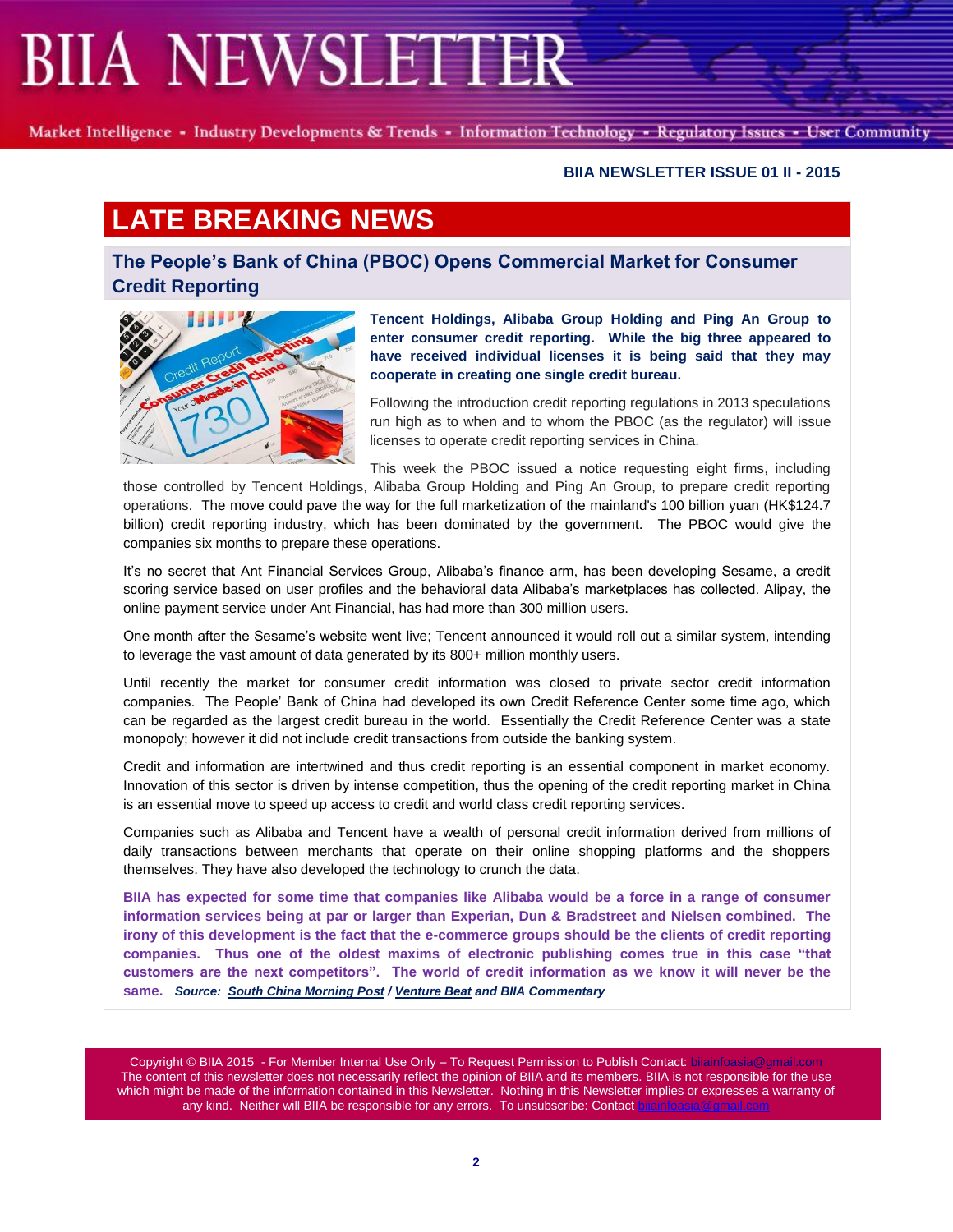Market Intelligence - Industry Developments & Trends - Information Technology - Regulatory Issues - User Community

#### **BIIA NEWSLETTER ISSUE 01 II - 2015**

## **LATE BREAKING NEWS**

### **What is Your Business Worth?**

Investment bankers **Berkery Noyes** published its 2014 Mergers and Acquisitions Trend Report. The 2014 key highlights are as follows:

 **The industry's most active market segment in 2014 was SaaS & Cloud with 656 deals, slightly surpassing the E-Marketing & Search segment, which accounted for 637 transactions**.

#### **2014 Key Trends**

- Total transaction volume in 2014 increased by 12 percent over 2013, from 2,207 to 2,472.
- Total transaction value in 2013 nearly doubled over 2013, from \$66.58 billion to \$126.74 billion.
- **The median revenue multiple saw an uptick from 2.2x in 2013 to 2.4x in 2014. The median EBITDA multiple moved slightly from 12.6x in 2013 to 12.0x in 2014.**
- The segment with the largest rise in volume in 2014 over 2013 was Communications with a 24 percent increase, from 189 to 234 transactions.

**M&A Market Overview:** Berkery Noyes tracked 6,710 Online & Mobile transactions between 2012 and 2014, of which 1,466 disclosed financial terms, and calculated the aggregate value to be \$185.14 billion. Based on known transaction values, we project values of 5,244 undisclosed transactions to be \$76.89 billion, totaling \$262.03 billion worth of transactions tracked over the past three years.

Disclosed median enterprise value multiples for all segments combined in this report during the last 36 months were 2.3x revenue and 11.7x EBITDA. Based on value, the largest market segment was E-Commerce with \$67.16 worth of transactions. The largest deal tracked by Berkery Noyes between 2012 and 2014 was Facebook's acquisition of WhatsApp in 2014 for \$19.65 billion. *To read the full report clic[k on this link](file:///C:/Users/Joachin/Documents/BerkeryNoyes/OnlineFY2014.pdf)*

### **BIIA Welcomes CTOS Data Systems Sdn Bhd, Malaysia as a new Member**



Knowledge Creates Confidence

Established in 1990, CTOS is Malaysia's leading Credit Reporting Agency (CRA) under the ambit of the Credit Reporting Agencies Act 2010. CTOS facilitates credit extensions by empowering individuals and businesses with access to crucial information at greater ease and speed. According to World Bank's Doing Business Report 2014, Malaysia is deemed the easiest country to get credit in the world (out

of 189 countries). CTOS is proud to have contributed to that. *[CTOS Data Systems Sdn Bhd](http://www.ctos.com.my/CTOSHOME/index.html/)*

### **BIIA Welcomes CIBI Information Inc., Philippines as a new Member**



CIBI Information Inc. is the premiere provider of business and personal information for the Republic of the Philippines. CIBI Information Inc., prior to its incorporation, was the business information division of then Credit Information Bureau Inc. which has been in operation since 1982 and was jointly created by the Central Bank of the Philippines, the Philippine Securities and Exchange Commission (SEC) and the Financial Executives Institute of the Philippines (FINEX)*. [CIBI Information Inc.](http://www.cibi.com.ph/)*

Copyright © BIIA 2015 - For Member Internal Use Only - To Request Permission to Publish Contact: bilainfoasia The content of this newsletter does not necessarily reflect the opinion of BIIA and its members. BIIA is not responsible for the use which might be made of the information contained in this Newsletter. Nothing in this Newsletter implies or expresses a warranty of any kind. Neither will BIIA be responsible for any errors. To unsubscribe: Contact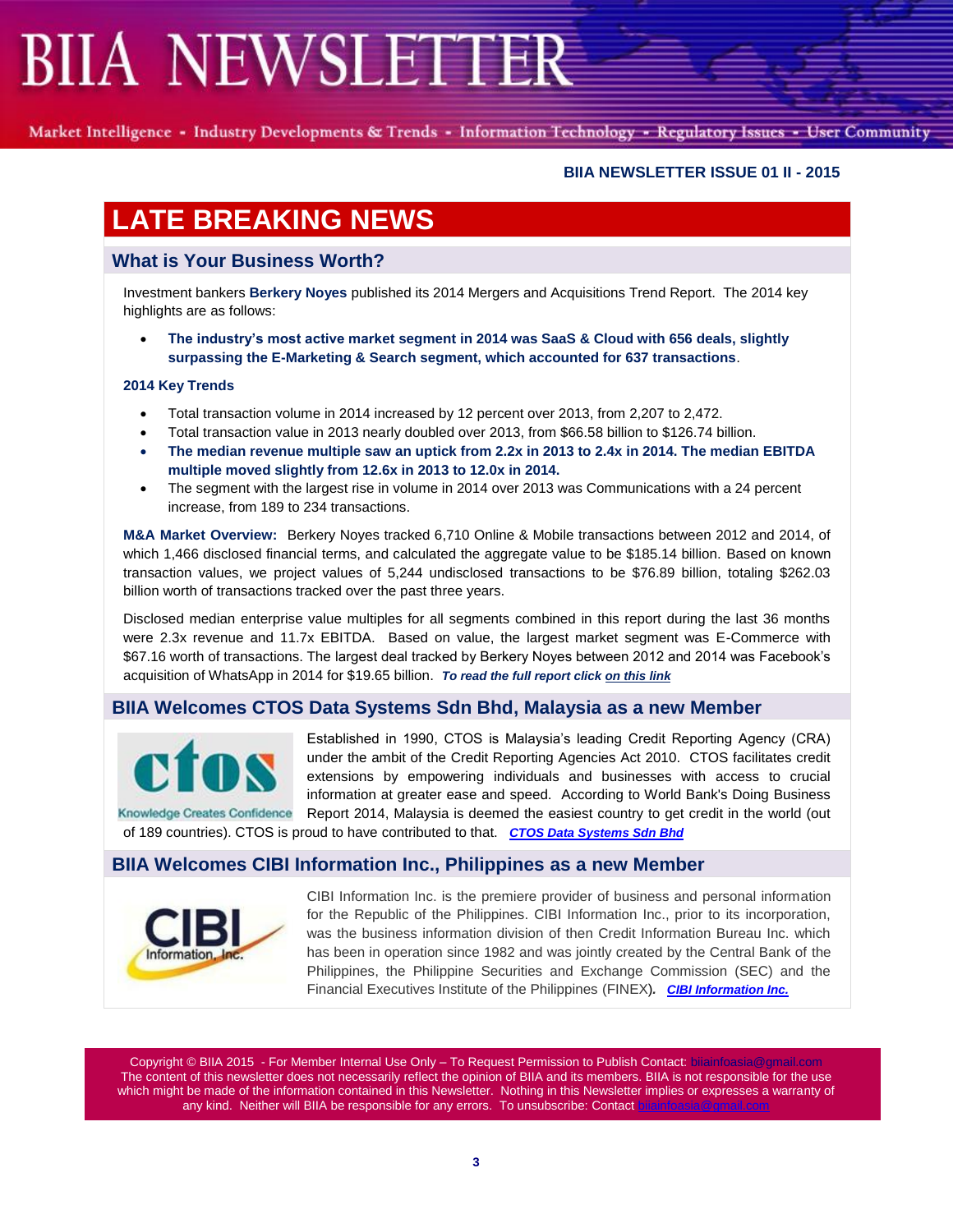Market Intelligence - Industry Developments & Trends - Information Technology - Regulatory Issues - User Community

#### **BIIA NEWSLETTER ISSUE 01 II - 2015**

## **MEMBER NEWS**

**Trimble Acquired IRON Solutions, Inc.**

**enterprise system to improve dealer and producer productivity.** 

**BIIA member IRON Solutions was acquired recently by Trimble Corporation. IRON Solutions provides market information, analytics-based intelligence and a cloud-based** 

Coupled with Trimble's Connected Farm™ solution, IRON Solutions will enable improved real-time decisions for equipment fleets and more tightly link equipment, seed and chemical dealers to the grower through its ERP/CRM systems. Farmers, their equipment dealers and their agronomy advisors will now have one Connected Farm platform for collaboration on key investment and prescription decisions. IRON Solutions manages over 15 million data points annually from over 1,200 manufacturers and over 2,200 retail sources throughout North America. Financial terms were not disclosed.

**About Trimble**: Trimble Agriculture solutions enable customers to maximize efficiency and reduce chemical and fertilizer inputs while also protecting natural resources and the environment. Trimble's precision agriculture solutions cover all seasons, crops, terrains, and farm sizes, and its brand-agnostic strategy allows farmers to use Trimble products on most vehicles in their fleet—regardless of manufacturer. To enable better decision making, Trimble offers the Connected Farm solution which allows farmers to collect, share, and manage information across their farm in real time. Trimble applies technology to make field and mobile workers in businesses and government significantly more productive. Solutions are focused on applications requiring position or location—including surveying, construction, agriculture, fleet and asset management, public safety and mapping. In addition to utilizing positioning technologies, such as GPS, lasers and optics, Trimble solutions may include software content specific to the needs of the user. Wireless technologies are utilized to deliver the solution to the user and to ensure a tight coupling of the field and the back office. *Source: [PRNewswire.com](http://www.prnewswire.com/news-releases/trimble-acquires-iron-solutions-inc-to-broaden-its-connected-farm-solution-for-growers-ag-dealers-and-agronomists-300013369.html)*

#### **Payment Systems: Creditreform Introduces CrefoPay**

Creditreform Germany introduced its new payment system CrefoPay at the recent CeBIT\* Convention and Exhibit Center in Hannover.

In making this announcement, Creditreform President Christian Wolfram stated: "CrefoPay is a complete solution for payment processing in online trading. More and more consumers take advantage of shopping on the Internet mobile generated sales in 2014 has risen 42% alone in the field of smartphones and tablets. Consumers as well as merchants expect complete solutions for settling transactions. CrefoPay offers consumers an individual selection of optimal payment procedures in dealing with merchants. For merchants it will be an overarching, unified billing system with corresponding reporting. E-Commerce merchants will be supported locally by the Creditreform network. CrefoPay also provides an optimized accounts receivable management, fully integrated risk management, a comprehensive and consistent reporting and a way to internationalization."

Creditreform already offers integrated risk management, fraud prevention and debt collection services. It also operates factoring services offering alternative financing for SMEs. CrefoPay closes the loop in credit transactions, from marketing, risk assessment, collection, factoring and now payment systems. *Source: Password Germany*

Copyright © BIIA 2015 - For Member Internal Use Only – To Request Permission to Publish Contact: biiainfoasia The content of this newsletter does not necessarily reflect the opinion of BIIA and its members. BIIA is not responsible for the use which might be made of the information contained in this Newsletter. Nothing in this Newsletter implies or expresses a warranty of any kind. Neither will BIIA be responsible for any errors. To unsubscribe: Contact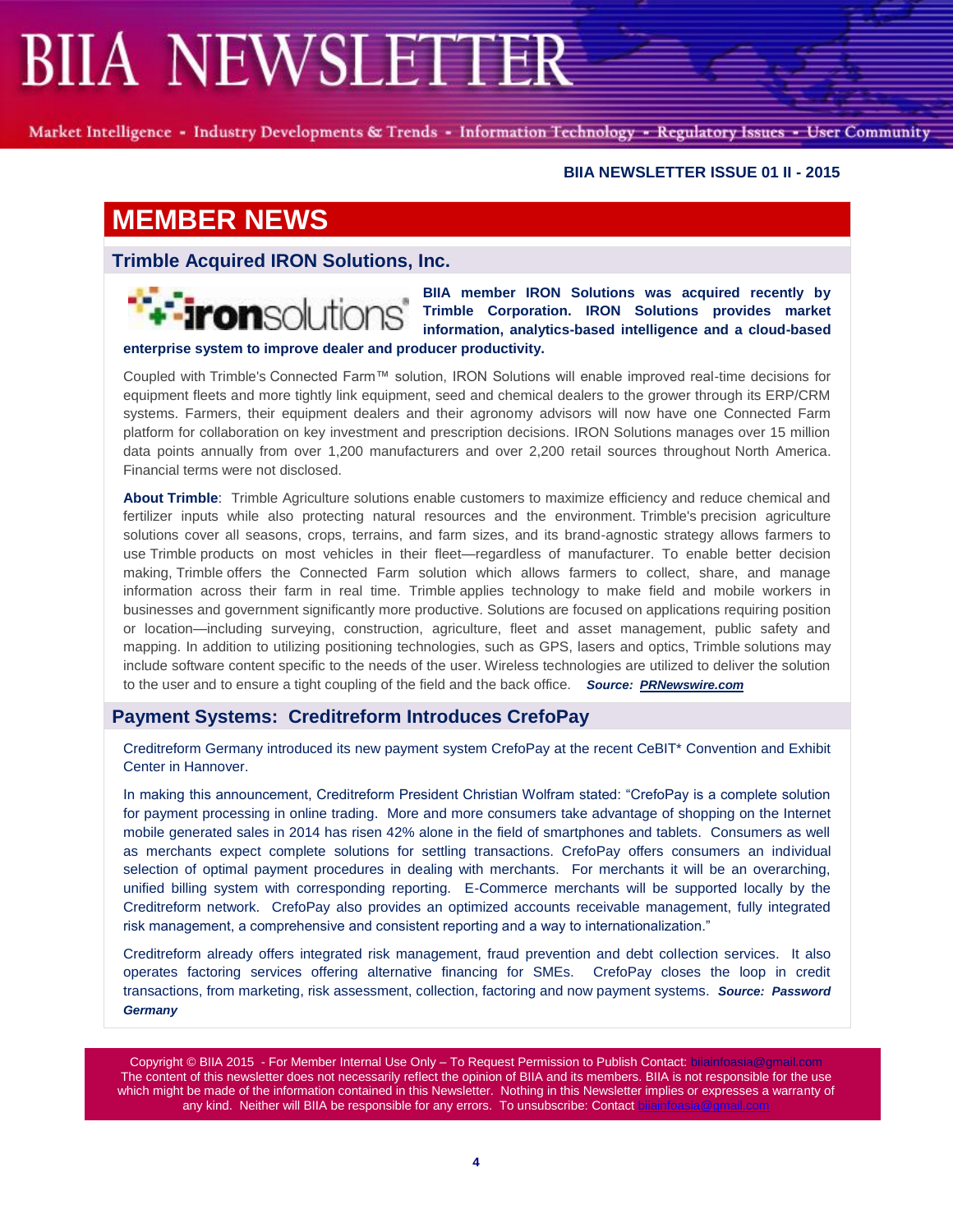Market Intelligence - Industry Developments & Trends - Information Technology - Regulatory Issues - User Community

#### **BIIA NEWSLETTER ISSUE 01 II - 2015**

## **MEMBER NEWS**

### **D&B Acquires NetProspex**

**Dun & Bradstreet pays US\$ 125 million for NetProspex**, the Massachusetts-based company that is a leader in B2B professional contact data and data management. The acquisition combines NetProspex's comprehensive professional contact database with Dun & Bradstreet's proprietary global business data and analytics.

**Simon Alterman writes in his recent [Outsell Insight:](https://clients.outsellinc.com/insights/?p=1223669)** NetProspex addresses a critical D&B gap in data about people, an area it has identified as a global strategic priority. The number one request from its customers was for more and better executive contact information, so that the quality and depth of its people data was on a par with its company information. After all, for B2B marketers, there's little point in identifying a company as a prospect if they can't identify the right people to target. It's people who make the buying decisions.

D&B has 60 million contact records already but acknowledges that they are nowhere near as good as what NetProspex has, not least because D&B collects the much more dynamic people data on largely the same schedule it uses for the slower-moving company information. NetProspex will immediately allow D&B to cleanse and enrich its existing records and keep them up to date thanks to the content engine it brings. There's also a good fit with the social data matching assets D&B acquired last year from **Fliptop**.

NetProspex doesn't have rich links in its contacts to social media behavior, increasingly important for marketers to understand more about interests and buying intentions.

The Workbench data management platform for contacts complements D&B's Optimizer product largely aimed at cleansing company data records and it's built as the kind of modern cloud-based solution Carrigan wants the business to move to. Similarly, NetProspex delivers its content through APIs direct to clients and via third parties (some of them D&B competitors), fitting the new delivery strategy D&B has embraced (see Insights, 13 October 2014, Oracle and Lattice Deals Show D&B is Open for Business). Now D&B will not have to develop its own APIs to deliver the improved contact information. And while NetProspex mainly targeted smaller and medium-sized clients, D&B has deep relationships with large enterprises.

This move also affords D&B an opportunity to create solutions for programmatic ad buying for B2B marketers -- an area relatively undeveloped compared with programmatic buying for B2C -- using a combination of NetProspex contact data with D&B company information, all matched to online activity information from cookie pools. And while it has immediate benefits in sales and marketing applications, bringing together people and company information has potential in many critical areas that D&B can leverage well beyond, such as "know your customer" compliance and aspects of credit risk.

As with all acquisitions, strategic fit and the right price are critical for delivering value, but so much depends on good execution. A deal that's based on revenue potential rather than cost savings (NetProspex employees have been told they can keep their jobs) makes for a smoother start. There may be some tensions with partners such as Salesforce.com, whose data.com business is both a sales channel for D&B company and credit information and a competitor of NetProspex. It will also stir competitors such as Zoominfo (where NetProspex Chairman Gary Halliwell was president until he left and started this new business) and LinkedIn, which itself acquired Bizo last year. And it will bolster D&B's Hoovers business as it competes with Avention and InfoUSA. All will be watching D&B closely and would be well-advised not to bet against this new combination succeeding. *For more info click on this link: [D&B Acquires NetProspex](http://www.biia.com/db-acquires-netprospex-to-deliver-largest-global-reach-and-insight-on-companies-and-the-people-who-run-them-biia-members)*

Copyright © BIIA 2015 - For Member Internal Use Only - To Request Permission to Publish Contact: biiainfoa The content of this newsletter does not necessarily reflect the opinion of BIIA and its members. BIIA is not responsible for the use which might be made of the information contained in this Newsletter. Nothing in this Newsletter implies or expresses a warranty of any kind. Neither will BIIA be responsible for any errors. To unsubscribe: Contact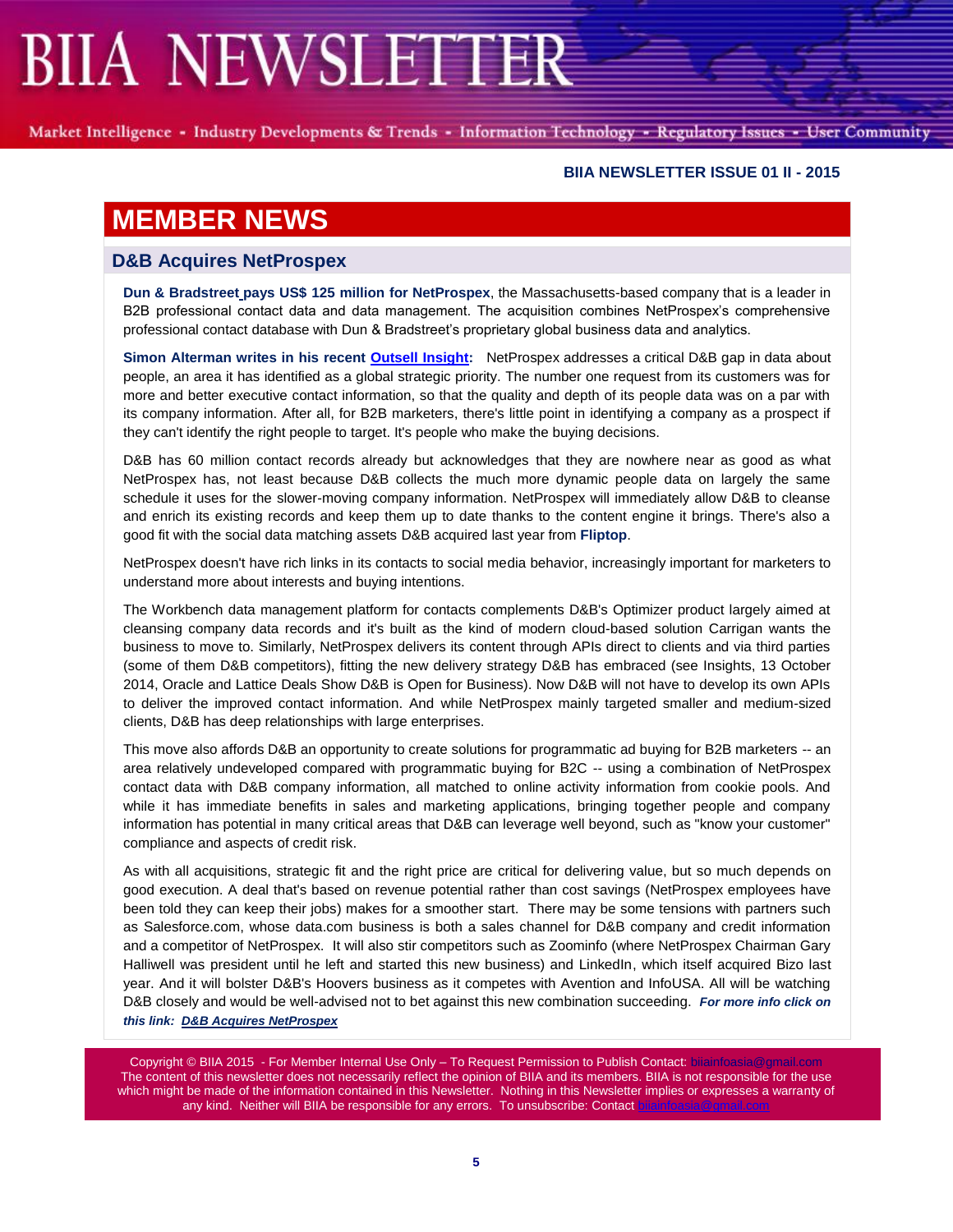Market Intelligence - Industry Developments & Trends - Information Technology - Regulatory Issues - User Community

#### **BIIA NEWSLETTER ISSUE 01 II - 2015**

## **MEMBER NEWS**

### **Experian Q3 Fiscal 2015 Revenues Up 2% at Constant Exchange Rates (1%) at Actual Exchange Rates**

In the three months to 31 December 2014, total revenue from continuing activities was down 1%, at constant exchange rates growth was 2% and organic revenue was unchanged. The differences relate mainly to the acquisition of Passport Health Communications, Inc. (Passport) and to foreign exchange translation effects relative to the US dollar.

By business line, Credit Services delivered organic revenue growth of 6%, Decision Analytics delivered organic revenue growth of 1%, and there were declines in Marketing Services of 1%, and in Consumer Services of 12%. Consolidated growth at actual exchange rates was (1%) causing a negative variances of (7%) for Latin America and (9%) for EMEA/Asia Pacific.

| <b>Continuing Activities</b><br>only | <b>Total Growth % at</b><br><b>Actual Exchange</b><br>Rates | <b>Total Growth % At</b><br><b>Constant Exchange</b><br>Rates | <b>Organic Growth % At</b><br><b>Constant Exchange</b><br>Rates |
|--------------------------------------|-------------------------------------------------------------|---------------------------------------------------------------|-----------------------------------------------------------------|
| <b>North America</b>                 |                                                             |                                                               | (3)                                                             |
| <b>Latin America</b>                 | (7)                                                         | 5                                                             | 5                                                               |
| <b>UK and Ireland</b>                | $\overline{2}$                                              | 5                                                             | $\overline{\mathbf{3}}$                                         |
| <b>EMEA/Asia Pacific</b>             | (9)                                                         | (1)                                                           | (1)                                                             |
| <b>Experian</b>                      | (1)                                                         | $\overline{2}$                                                |                                                                 |
|                                      |                                                             |                                                               | A world of insight                                              |

% Change in Revenue Growth Year-on-Year for Fiscal Quarter ending December 31st, 2014

"We made good progress in the quarter executing against our strategy, and for Q3 FY15 we delivered total revenue growth at constant exchange rates of 2%, while as expected organic revenue was unchanged. Our Credit Services business performed well, with strength across all regions, including our big markets in the US, Brazil and the UK. Our plans for transitioning North America Consumer Services are on track, and while it is early days, we're encouraged by the market response to the major release of the Experian FICO product, which

took place at the end of the quarter.

"Looking ahead, our expectations are unchanged. We are confident of our ability to return Experian to top-line growth as we exit the year, and for the full year to maintain margins (at constant currency), to deliver further good progress in Benchmark earnings (at constant currency) and to exceed 95% cash flow conversion"

**North America**: Total revenue growth in North America was 1%, while organic revenue was down 3%. The difference relates primarily to the acquisition of Passport (acquired November 2013).

**Latin America**: At constant exchange rates, total and organic revenue in Latin America was up 5%.

**UK and Ireland**: At constant exchange rates, total revenue growth for UK and Ireland was 5% and organic revenue growth was 3%. The difference related to the acquisition of a small credit data pre-qualification business.

**EMEA/Asia Pacific**: At constant exchange rates, total and organic revenue for EMEA/Asia Pacific was down 1%.

*Source: [Experian Earnings Release](http://www.experianplc.com/media/news/2015/trading-update-third-quarter/)*

Copyright © BIIA 2015 - For Member Internal Use Only – To Request Permission to Publish Contact: biiainfoasia The content of this newsletter does not necessarily reflect the opinion of BIIA and its members. BIIA is not responsible for the use which might be made of the information contained in this Newsletter. Nothing in this Newsletter implies or expresses a warranty of any kind. Neither will BIIA be responsible for any errors. To unsubscribe: Contact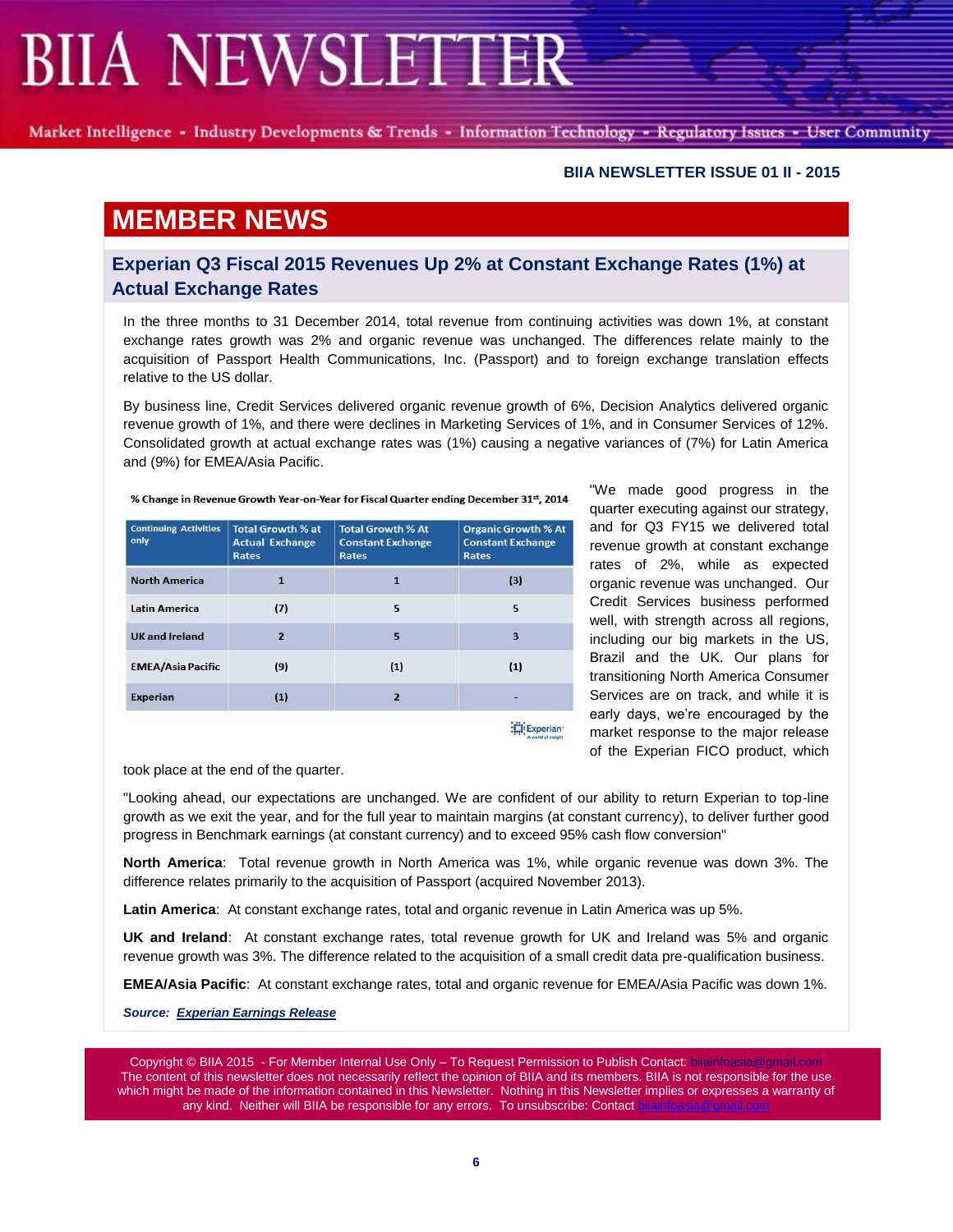Market Intelligence - Industry Developments & Trends - Information Technology - Regulatory Issues - User Community

#### **BIIA NEWSLETTER ISSUE 01 II - 2015**

## **INDUSTRY NEWS**

### **Major Rating Agencies are Outperforming Financial Markets**

At the aftermath of the credit crunch many critics predicted that the credit rating oligopoly was doomed because of their controversial role in rating subprime financial instruments. The major rating agencies have fully recovered and are still as indispensable as ever. Smaller competitors have been able to take even a small slice in market share. Most of the lawsuits have been dismissed. Nevertheless for McGraw Hill Financials there is one fly in the ointment: The US Department of Justice's five billion dollar lawsuit has not been settled. Since there is a lot at stake this case may drag on for years. Whatever the settlement it will take lots of cash.

According to [Seeking Alpha](http://seekingalpha.com/article/2808655-comparing-the-2-largest-credit-rating-companies?uide=637331) the two major credit rating agencies, Moody's and McGraw Hill Financials have been doing pretty well indeed. Both have outperformed their financial sector benchmarks in both bear and bull markets. In respect to revenue growth McGraw Hill Financial grew 9.6% in the last quarter (yoy), and Moody's revenues grew 15.7%.

During the market meltdown from July 2007 to March 2009, where the broader market S&P 500 index had fallen 56% and the SPDR Financial Sector ETF (NYSE: [XLF\)](http://seekingalpha.com/symbol/xlf) had fallen 83%, both McGraw and Moody's landed somewhere in between the two benchmarks, each loosing 73%.

During the economic recovery the two credit agencies beat both the financial sector and the broader market rather impressively. The S&P index has gained 205% and XLF has gained 290% since the recovery began in March of 2009. Moody's has soared 405% while McGraw has shot upward 495%. On an annualized basis, where the S&P has averaged 35.65% and XLF has averaged 50.43%, Moody's has averaged 70.43% and McGraw has averaged 86.09% per year!



Seeking Alpha expects the Credit Rating industry to underperform the S&P broader market significantly near term, outperform substantially in 2015, and outperform moderately over next 5 years. The two largest companies in the space are expected to provide investors with a little less volatility, as both companies slightly under-

perform the broader market over the near term before moderately outgrowing its earnings longer term. *Source: [Seeking Alpha](http://seekingalpha.com/article/2808655-comparing-the-2-largest-credit-rating-companies?uide=637331)*

2005 BH 2015

**Keep the Date: BIIA 10th [Anniversary Conference](http://www.biia.com/biia-10th-anniversary-conference)**

Copyright © BIIA 2015 - For Member Internal Use Only - To Request Permission to Publish Contact: bilainfoasia The content of this newsletter does not necessarily reflect the opinion of BIIA and its members. BIIA is not responsible for the use which might be made of the information contained in this Newsletter. Nothing in this Newsletter implies or expresses a warranty of any kind. Neither will BIIA be responsible for any errors. To unsubscribe: Contact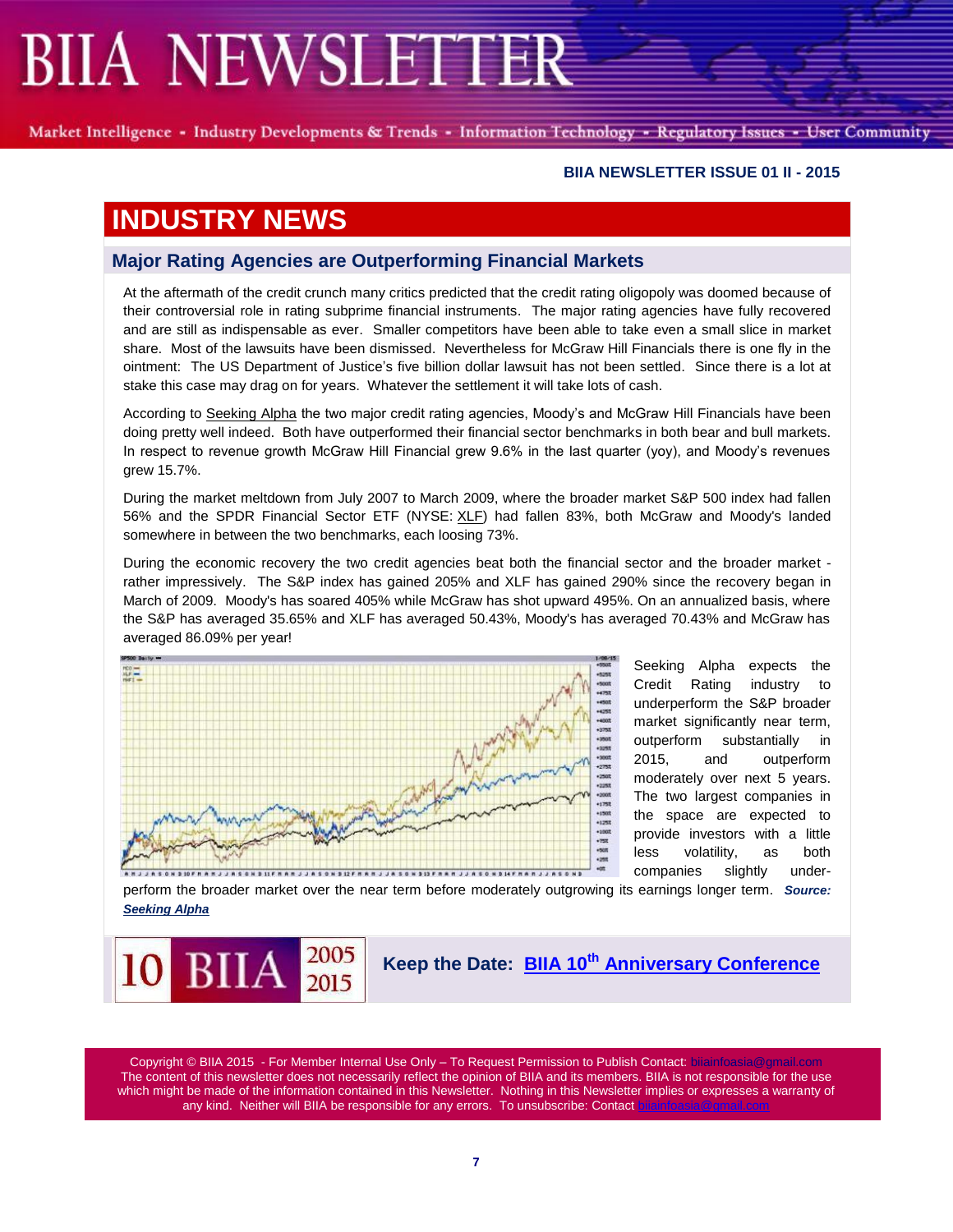Market Intelligence - Industry Developments & Trends - Information Technology - Regulatory Issues - User Community

#### **BIIA NEWSLETTER ISSUE 01 II - 2015**

## **INDUSTRY NEWS**

### **FICO Acquires TONBELLER**

**FICO has acquired TONBELLER, an innovative provider of financial crime and compliance solutions based in Bensheim, Germany.** The transaction has closed. Although terms have not been disclosed, the transaction is not expected to have a material impact on FICO's 2015 financial results. With this acquisition, FICO has moved firmly into the rapidly growing market for financial crime and compliance (FCC) solutions, promising to bring the benefits of advanced analytics and a risk-based approach to a field dominated by older, relatively inflexible, rule-based systems."

Compliance with regulations concerning anti-money laundering, know-your-customer (KYC) and risk management imperatives has become a top priority for financial institutions as they struggle to anticipate and respond to known and emerging risks," said **Will Lansing**, CEO, FICO. "The time has come to leverage advanced analytic technologies to manage risk while controlling operating costs. With this acquisition, we aim to help chief risk and compliance officers move quickly and decisively toward their goal of a common, unified view of the entire risk spectrum."

Growing demand for financial crime and compliance solutions is being fueled by unprecedented challenges facing chief risk and compliance officers. These range from security and data risks to financial risks like credit and interest rates to corporate-level risks, including supplier/vendor relationships and reputation risk. Particularly troublesome can be the risks associated with financial crime and compliance, including various types of fraud and money laundering."

FICO's new extended solution, available on premise or in the cloud, will enable companies large and small, across industries and geographies, to realize the competitive advantages of a comprehensive, risk-based FCC solution." The management team and employees of TONBELLER will continue as part of FICO, contributing important domain expertise and ensuring continuity for clients and partners.

**About:** TONBELLER AG is a leading global provider of integrated IT solutions for governance, risk & compliance. TONBELLER develops and implements standardized and custom solutions based on the Siron® product family to protect against financial and white-collar crime as well as for risk management and monitoring, analysis, and reporting. The combination of innovative software technology, excellent consultancy and first-class customer support creates high-performance GRC applications that prove their effectiveness for more than 1,000 customers in the most stringently regulated industries. Through its global partner network, TONBELLER solutions and expertise are available in more than 90 countries. *Source: [FICO Press Release](http://www.fico.com/en/newsroom/FICO-Acquires-TONBELLER)*

### **FICO Awarded Four New Patents**

**[FICO](http://www.fico.com/en/Pages/default.aspx)** has been awarded four new patents related to fraud detection and advanced analytics. FICO now holds 170 US and foreign patents, and has 93 pending patent applications.

Members of FICO's fraud analytics team patented a network assurance analytic system that monitors telecommunications networks with real-time, streaming, self-calibrating analytic models. FICO uses this technology to determine abnormalities in network traffic, and the invention is also incorporated in the company's work in cyber security. *Source: [FICO Press Release](http://www.biia.com/network-protection-fraud-detection-fico-awarded-four-new-patents)*

Copyright © BIIA 2015 - For Member Internal Use Only - To Request Permission to Publish Contact: bijainfoas The content of this newsletter does not necessarily reflect the opinion of BIIA and its members. BIIA is not responsible for the use which might be made of the information contained in this Newsletter. Nothing in this Newsletter implies or expresses a warranty of any kind. Neither will BIIA be responsible for any errors. To unsubscribe: Contact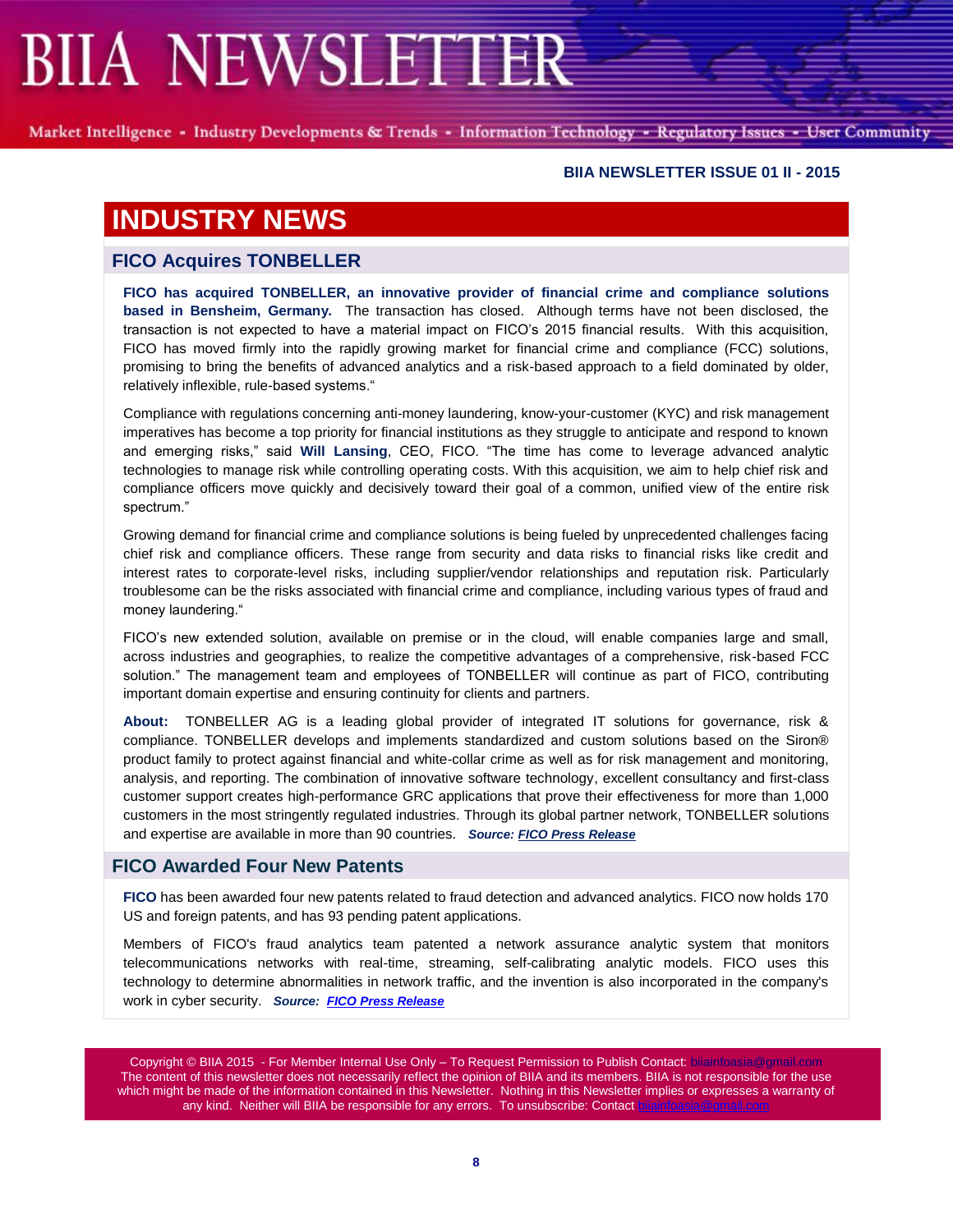Market Intelligence - Industry Developments & Trends - Information Technology - Regulatory Issues - User Community

#### **BIIA NEWSLETTER ISSUE 01 II - 2015**

## **NEWS FROM CHINA**

### **Alibaba Group Sets its Site on the Indian Market**

The Alibaba Group is turning its sights on the Indian market. The group's founder and chairman visited India in late November, leading a large Chinese delegation. While Alibaba doesn't currently have any direct presence in India, Ma said: "I myself commit that we will invest more in India, work with Indian entrepreneurs, India technologists to improve the relationship of the two nations and to improve the great lives of human beings."

"There are large numbers of Indian businesses on our websites," Ma told the conference. "We have over 400,000 Chinese consumers buying Indian chocolates, spices and tea. I did not realize Indian chocolates were so popular ... India has many more great products, which it can sell to China on Alibaba."

Emphasizing Alibaba's focus on helping small businesses globally, Ma said: "Over the next three years, one of the key strategies for Alibaba is to globalize and to make sure that we can help more small businesses around the globe to use our services to do business."

In October, one of Alibaba's largest shareholders, Japan's Softbank, invested more than US\$800 million in two Indian e-commerce companies (Snapdeal.com and Ola Cabs). Snapdeal has a similar model to Alibaba's which aims to connect small businesses directly to buyers. The e-commerce market in India remains small. In 2013, it was valued at US\$2 billion compared with US\$300 billion in China. *Source: Business Strategies Group Hong Kong - [www.bsgasia.com](http://www.bsgasia.com/)*

## **Alibaba Partners with Confederation of Indian Industry (CII)**

Following above announcement the news about Alibaba's next move in India has arrived: Alibaba Group has signed an MOU with the Confederation of Indian Industry (CII) to collaborate on trade and e-commerce opportunities between Indian and Chinese small and medium-sized enterprises (SMEs) through its B2B arm – Alibaba.com.

Under the MOU, Alibaba will work with CII to run e-certificates programmes in India and help Indian SMEs to develop their business by engaging in partnerships with overseas businesses. The MOU will also help Indian SMEs to build brand image at both B2B and B2C levels through collaborations on promotional, training and educational activities. *BSG - Business Strategies Group Hong Kong – [www.bsgasia.com](http://www.bsgasia.com/)*

#### **Corporate Disclosure in China**

In March 2014, the State Administration for Industry and Commerce ("SAIC") launched the National Company Credit Information System (the "NCCIS"). This online database, once established, will bring China in line with numerous other jurisdictions in holding a wide range of publically available information on corporate enterprises registered in China. The NCCIS is governed by the Interim Regulation on Enterprise Information Disclosure (the "Regulations"), issued on 7 August 2014 and which came into force on 1 October 2014.

The Regulations, and the NCCIS itself, have the potential to stand as a clear turning point in the transparency of corporate administration. Not only will information be increasingly available on companies registered across China, but regulation of companies will also be visible. *To read mor[e click on this link](http://www.biia.com/corporate-disclosure-in-china)*

Copyright © BIIA 2015 - For Member Internal Use Only – To Request Permission to Publish Contact: biiainfoasia The content of this newsletter does not necessarily reflect the opinion of BIIA and its members. BIIA is not responsible for the use which might be made of the information contained in this Newsletter. Nothing in this Newsletter implies or expresses a warranty of any kind. Neither will BIIA be responsible for any errors. To unsubscribe: Contact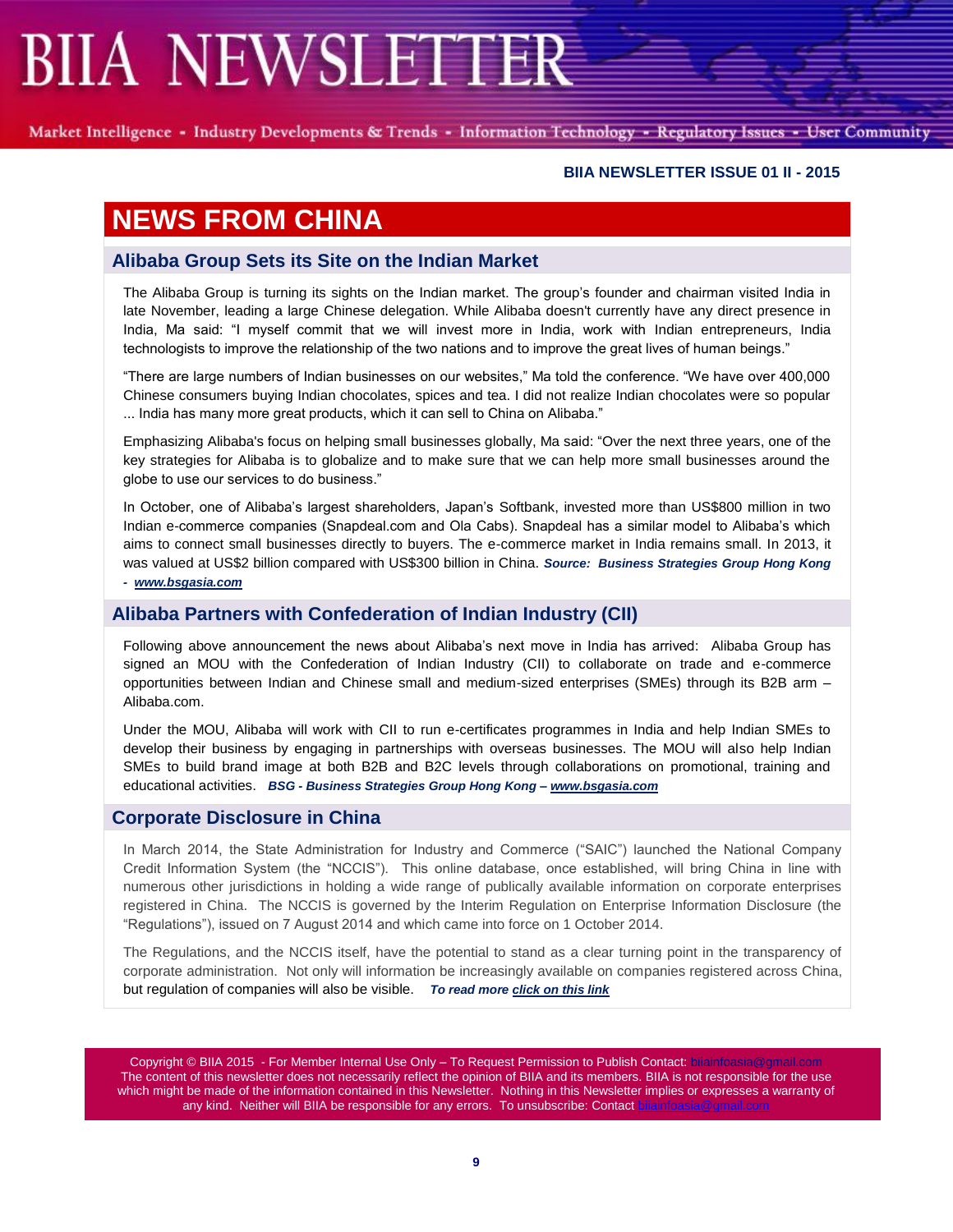Market Intelligence - Industry Developments & Trends - Information Technology - Regulatory Issues - User Community

### **BIIA NEWSLETTER ISSUE 01 II - 2015**

# **CYBER-SECURITY**

## **Do You Qualify for Insurance?**

### **Cyber Security Insurance Underwriters Demand their Clients Understand the Threat Landscape**

Insurance underwriters aren't looking for companies impervious to risk. They want clients that understand the threat landscape and have demonstrated abilities to mitigate attacks.

With security breaches on the rise, IT professionals spend a lot of time questioning what kinds of cyber risk their companies' insurance policies will cover. However, as those policies quickly move from optional to necessary, insurance companies are the ones asking hard questions.

Before underwriters give the green light to cyber liability coverage, they want to see proof of insurability. That doesn't mean they're looking at your actuarial risk. To the contrary, regardless of past history, virtually every company today is susceptible to hacking or insider threats. That is the new reality. Therefore, insurance companies are focusing on factors beyond historic risk to inform their decisions.

When you seek out cyber insurance, underwriters will ask that you demonstrate your insurability as part of the pre-binding due diligence process. Doing so involves three primary factors:

Your understanding of cyber risk: The days when cyber risk was considered an IT problem are over. Today, cyber risk is an issue your entire business must address. In order to demonstrate

that your organization fully understands the scope of cyber risk, evaluate it in a holistic manner. Consider the many directions from which an attack might come, the many forms it might take, the many information assets it might target, and the many motives that might spur it. Possibilities might include:

- A hacker group that views your company as an attractive political target
- A trusted insider who could be enticed to sell your intellectual property to a competitor
- One of your third-party service providers that is vulnerable to a malware attack, which could also expose your customers' personally identifiable information

Savvy companies know that the risks come in many forms, so be ready to explain what policies and tools you have in place to address a variety of threats.

*Your ability to mitigate a cyber-attack:* The ultimate goal for any security strategy is to prevent an attack from occurring in the first place, but unfortunately that's not entirely reasonable. The next best thing is to minimize the harm it causes. No company is entirely inoculated from risk, but those that are prepared for it in advance suffer less. To prepare, your company needs to understand the threat landscape outlined above. That means assessing real-time risk across the entire ecosystem of your business: upstream, downstream, and inside your own organization. Unless you're evaluating your weaknesses in a holistic manner, you won't convince an insurer of your ability to identify an attack, never mind stop one. *(To be continued on next page)*

Copyright © BIIA 2015 - For Member Internal Use Only – To Request Permission to Publish Contact: bija The content of this newsletter does not necessarily reflect the opinion of BIIA and its members. BIIA is not responsible for the use which might be made of the information contained in this Newsletter. Nothing in this Newsletter implies or expresses a warranty of any kind. Neither will BIIA be responsible for any errors. To unsubscribe: Contact

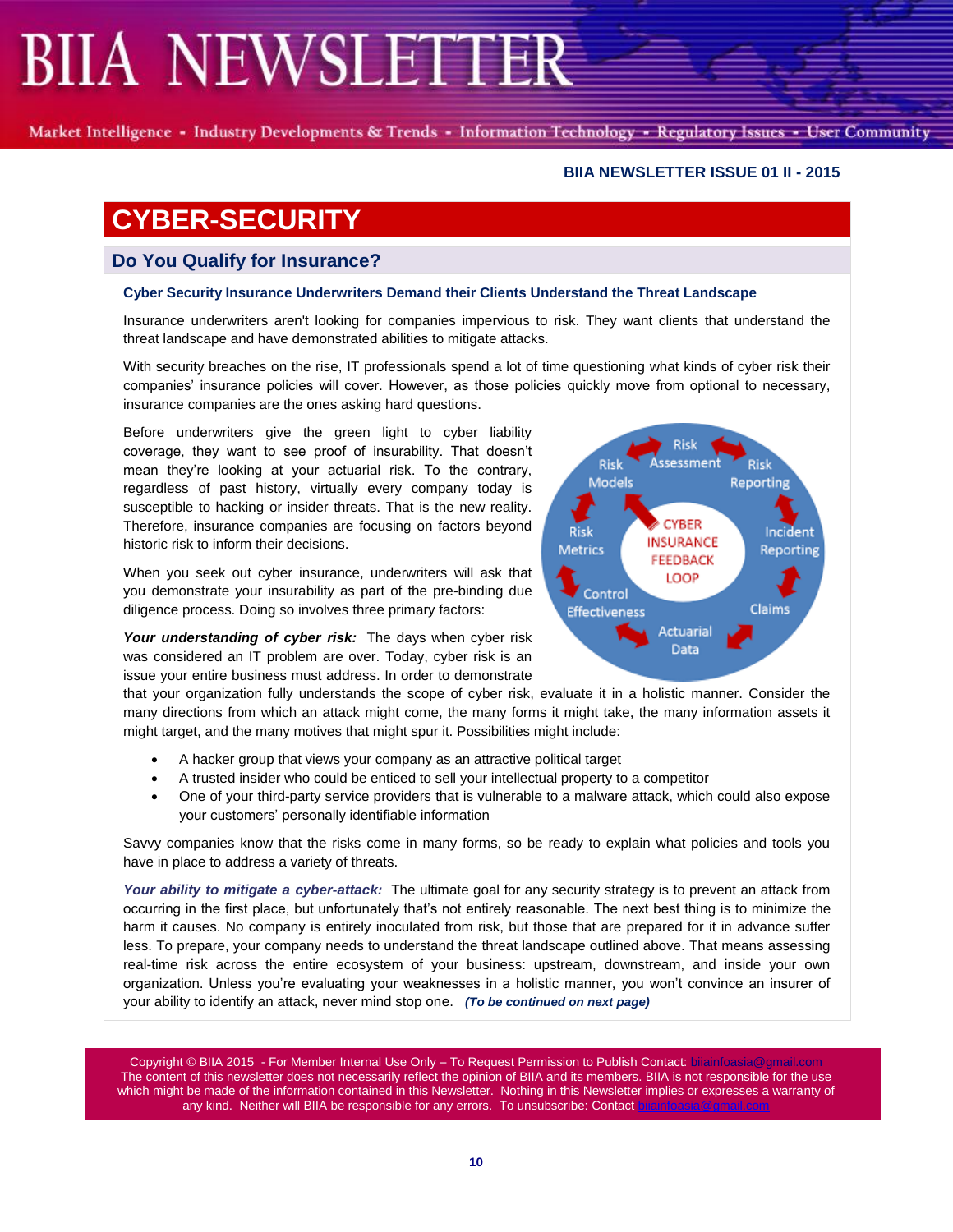Market Intelligence - Industry Developments & Trends - Information Technology - Regulatory Issues - User Community

#### **BIIA NEWSLETTER ISSUE 01 II - 2015**

## **CYBER-SECURITY**

#### **Do You Qualify for Insurance? (Continued from previous page)**

You'll need to show underwriters that you're serious about security by conducting a holistic risk assessment before you face any known threats. Gather intelligence about which assets are your highest priorities, and which are most exposed. Then, align your security investments and resources to address those vulnerabilities. This can include a combination of perimeter and end-point solutions, and should incorporate extensive employee training. Showing that your organization has a strong cyber security culture goes a long way toward establishing security maturity.

*Your likelihood of returning to business operations quickly:* Cyber insurers know that your business is at risk -- all businesses are. However, you can increase your organization's chances of receiving a policy by demonstrating cyber resilience. Do this by adopting mature security practices, continuously assessing risk, and creating a plan for business continuity during and after an attack. This is of great interest to cyber insurance underwriters, who want to see that you can stem data loss, protect your brand, and retain customer loyalty, even after an attack. All parties will benefit from an organization's ability to mitigate risk, shorten attacks, and get back to business quickly, thereby reducing losses.

Insurance underwriters aren't looking for clients that are impervious to cyber risk. There are no longer any companies that fall into that category, unfortunately. What they are looking for are businesses that understand the threat landscape and their own risks and have established a cyber-security culture demonstrated through mature security practices. As you seek out the most beneficial cyber insurance policy your company can find, be prepared to prove that your organization is committed to not only improving its cyber security company-wide, but also to reducing data and financial loss resulting from an attack. [darkreading](http://cybersecurity-intelligence.us3.list-manage1.com/track/click?u=a7a85ac110ceb74440637343f&id=ac2b159a9d&e=ceedf057fa)

*Source: Courtesy of Alfred Rolington[, Cyber Security Intelligence](http://www.cybersecurity-intelligence.com/csi/)*

## **EU REGULATORY NEWS UPDATE**

#### **Member Alert: European Data Protection Update**

#### **Mike Bradford, BIIA's expert on data protection and privacy has provided the following update:**

It finally looks as though we may see a final version of the EU Data Protection Regulation this year. Jan Albrecht, MEP and data protection rapporteur at the European Parliament on the draft EU DP Regulation is optimistic about the Council reaching its negotiating position by this summer. "I am optimistic that we can reach a solution in 2015. But if the Council wants a swift compromise with us, they need to deliver on individual rights," Albrecht said at the CPDP conference in Brussels on 22 January.



*The update is posted o[n BIIA Regulatory News](http://www.biia.com/category/regulatory-news)*

Copyright © BIIA 2015 - For Member Internal Use Only - To Request Permission to Publish Contact: bilainfoasia The content of this newsletter does not necessarily reflect the opinion of BIIA and its members. BIIA is not responsible for the use which might be made of the information contained in this Newsletter. Nothing in this Newsletter implies or expresses a warranty of any kind. Neither will BIIA be responsible for any errors. To unsubscribe: Contact